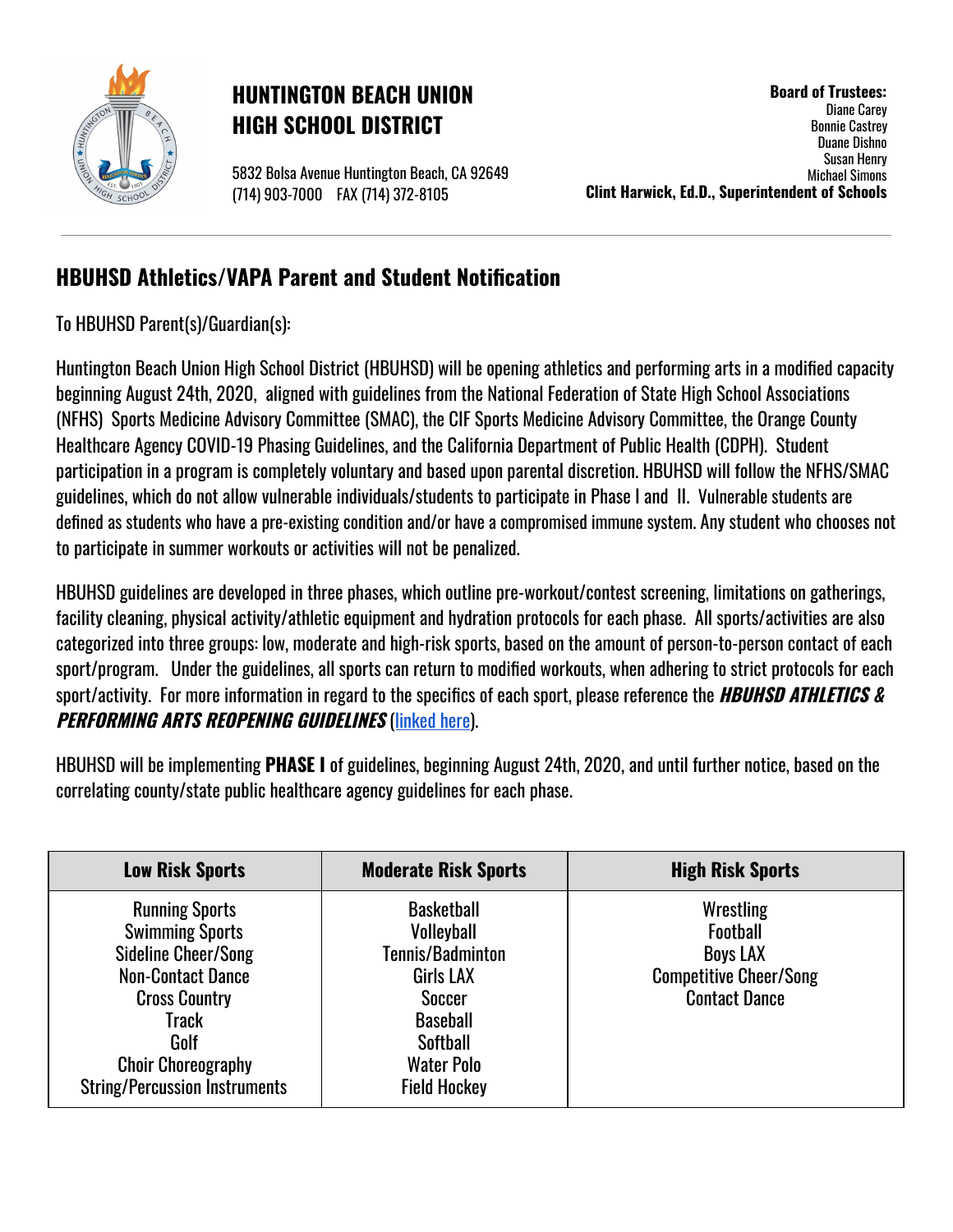| <b>PHASE I</b>                                                                                                                                                                                                                                                                                                                                                     |                                                                                                                                                                                                                                                                          |  |  |  |  |
|--------------------------------------------------------------------------------------------------------------------------------------------------------------------------------------------------------------------------------------------------------------------------------------------------------------------------------------------------------------------|--------------------------------------------------------------------------------------------------------------------------------------------------------------------------------------------------------------------------------------------------------------------------|--|--|--|--|
| Groups of 10 people > outdoors<br>50 people > per outdoor facility<br>No locker rooms<br>Six-feet distance<br><b>No Athlete Contact</b><br>No Shared Equipment for all sports<br><b>All Sports Resume Workouts</b>                                                                                                                                                 |                                                                                                                                                                                                                                                                          |  |  |  |  |
| <b>PHASE II</b>                                                                                                                                                                                                                                                                                                                                                    | <b>PHASE III</b>                                                                                                                                                                                                                                                         |  |  |  |  |
| 10 people $>$ indoors<br>50 people > per outdoor facility<br>No locker rooms<br>Six-feet distance<br><b>No Athlete Contact</b><br>Limited Shared Equipment for Moderate/High Risk Sports*<br>All Sports Resume Workouts*<br>Low Risk Sports Resume Practice*<br>Moderate Risk Sports Begin Modified Practice*<br>High Risk Sports Begin Workouts but Not Practice* | 50 people > per indoors/outdoor facility<br>Locker room open (six feet apart)<br>Three-Six feet social distance**<br>Moderate Risk Sports Resume Practice*<br>High Risk Sports Begin Modified Practice*<br>Limited Shared Equipment for High Risk Sports (details below) |  |  |  |  |

The following protocols will be followed for all athletes/coaches:

- All coaches/teachers will participate in the HBUHSD Athletics & VAPA Reopening Training, prior to bringing students on-campus.
- Students must turn in a HBUHSD Athletics Reopening Parent/Guardian Notification Letter prior to participation in any program.
- Take and record temperature on the HBUHSD Participant/Coach Monitoring Log of each athlete/coach upon arrival.
- Students with a temperature of 100 or higher will be sent home and not allowed to participate in on-campus programs for 14 days, or until clearance from a medical doctor is received.
- After a temperature check and when transferring locations, students/coaches will wash their hands and/or use hand sanitizer.
- All athletes/coaches will wear face coverings as they enter/exit the campus at any time.
- $\bullet$  A drop-off only procedure will be utilized in each of the school site's designated parking lots.
- Only athletes should come onto campus. All parents/guardians should remain inside their vehicles while dropping off and picking up students. All Practices will be closed to parents and spectators to reduce the number of individuals in a facility.
- HBUHSD will clearly mark waiting spots on the ground for student use in the designated parking lot for pick-up procedures.
- Athletes who fail to comply with social distancing and face covering guidelines will not be permitted to participate.